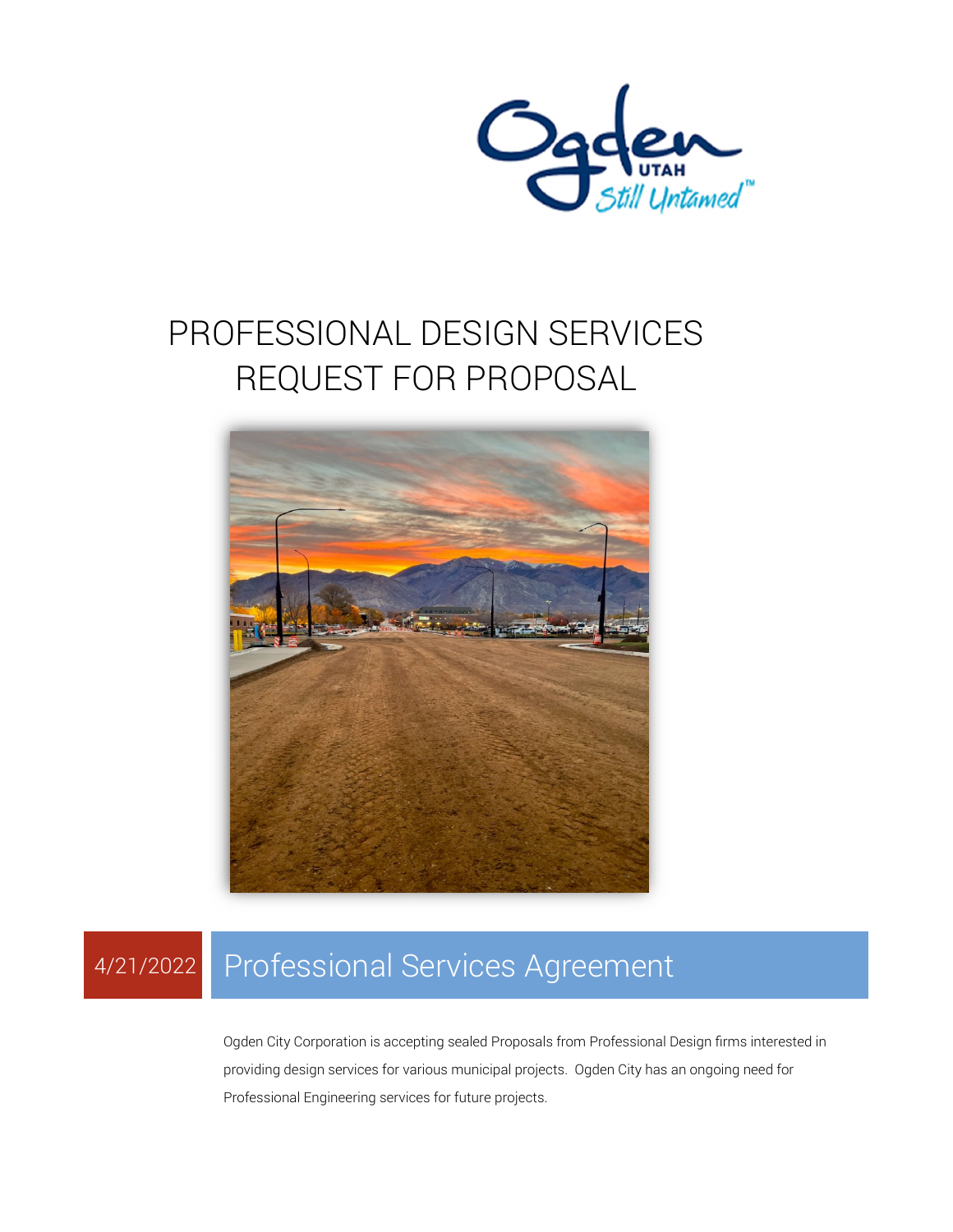# Professional Design Services Request for Proposal

## OGDEN CITY CORPORATION I. INTRODUCTION

Ogden City Corporation is accepting sealed Proposals from Professional firms interested in providing engineering and design services for various municipal projects. Ogden City has an ongoing need for professional design services for future projects including but not limited to the following areas of expertise:

#### Channel, River, Riparian, Storm, and Flood Related Projects (Category) Areas of Expertise

- Natural Channel Design
	- O Review of riparian and river habitats
	- O Hydraulics
	- O Fluvial Geomorphology
	- O Sediment Transport
- Planning and Design
	- O Non-Point Source Pollution Reduction
	- O Low Impact Stormwater Management
	- O Storm Water
	- O Habitat Review
	- O Recreational Use
- Project Development
	- O Land Development and Use
	- O Floodplain analysis and connectivity
	- O Stormwater
	- O Channel morphology
	- O Funding and Grant Applications
- Permitting
	- O Regulatory agency coordination
	- O Regulatory agency permitting
- Hydraulic Analysis
	- O Hydrogeographic Analysis
	- O Hydraulic models
	- O Sediment modeling
	- O Flood plain modeling
	- O Habitat modeling
- Riparian Habitat Assessment & Wetland Delineation
	- O Landscape planning
	- O Wetland Delineation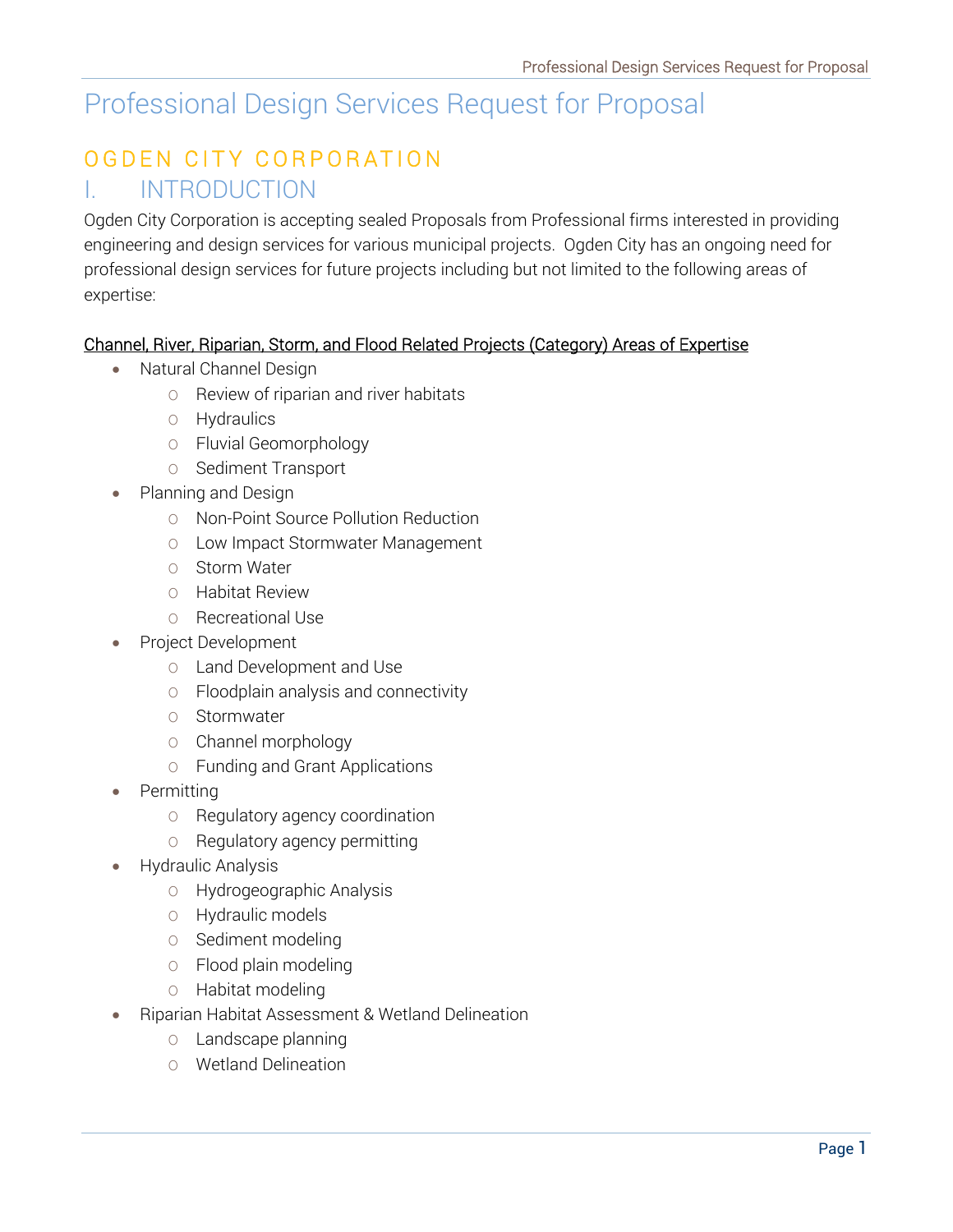#### Professional Design Services Request for Proposal

- O Riparian condition assessment and review
- Recreation Enhancement
- Construction
	- O Administration and Management Services
	- O Quality Assurance and Materials Testing
	- O Field Engineering and/or Inspection

\*Each subsection counts as a category of experience. Applicants may submit based on experience in a subcategory.

For this reason, Ogden City Engineering is accepting sealed Proposals from consulting engineering firms interested in being considered for pool services for future municipal projects.

Upon evaluation of Proposals, engineering firms receiving the highest scores may be selected for the engineering pool. Pool services will be for a minimum period of three years. The contract will also allow the option of two one-year extensions if mutually agreed upon.

Firms submitting must have an office or representative in the Wasatch Front area (Northern Utah). Firms shall submit the following for each category of interest:

a. Six (6) sealed Proposals for Channel, River, Riparian, Storm, and Flood Related Projects.

Within each submittal, the proposal must specifically designate the area of expertise for which the firm wishes to be considered for review purposes. Attached at the end of the document is a checklist for the sections. It is highly recommended these sheets be filled out and returned with the proposal to aid in the review process. By using the checklist provided, it will not count as one of the 15 pages if it is paper clipped to the outside of the submittal.

Ogden City shall not be held responsible for any oral instructions. Any changes to this Request for Proposal will be in the form of a written Addendum. Ogden City will not be responsible for any costs associated with consultants assembling and submitting any portion of this Request for Proposal.

Any firm wishing to limit access to proprietary information and content within the submitted proposal must complete and submit a Business Confidentiality Claim form along with Proposal. Confidentiality Claim form is included as a separate page at the end of the Request for Proposal.

### II. PROPOSAL CONTENT

#### Channel, River, Riparian, Storm, and Flood Related Projects

Each Proposal must include, as a minimum, the following information:

- 1. List of fields/services (areas of expertise) the company performs;
- 2. Name, address, email and telephone number of firm submitting the proposal;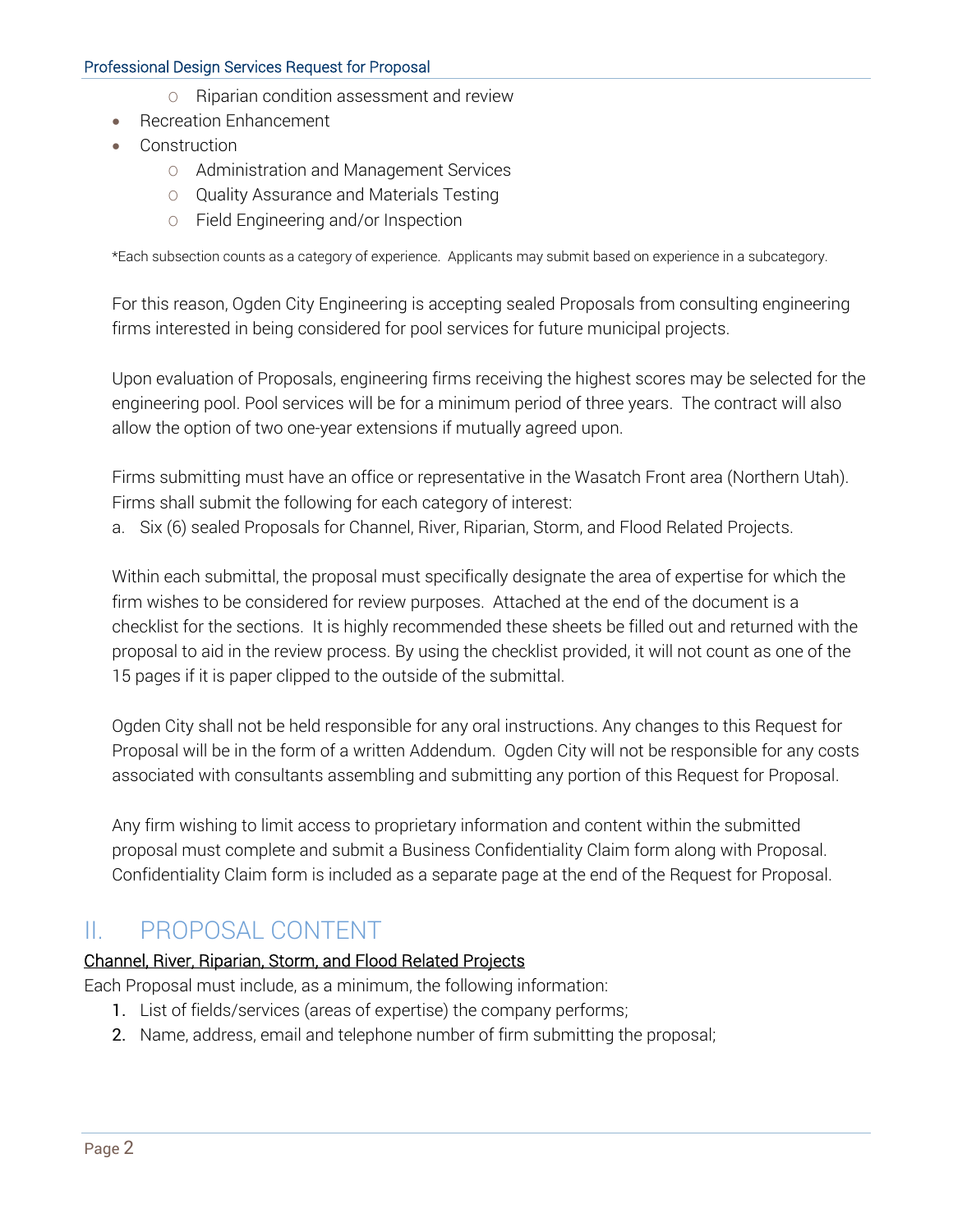- a. Include the name and resume of the person designated as the firm's representative throughout the duration of the contract.
- 3. The names, association with the firm, work experience, and level of participation of key individuals that would be directly involved on City projects;
- 4. The firm's knowledge of and familiarity with Ogden City and its personnel;
- 5. A chronological list of "In progress" and "Completed" projects accomplished by local (Northern Utah) office or representative for previous 3 years including references; include project name, address, owner, contact name and current telephone number;
- 6. Investigations, arbitrations, litigations, or claims, which are pending, settled or otherwise, disposed of within the last three years;
- 7. Evidence of Insurability;
- 8. Complete Fee Schedule;
- 9. List of personnel specialties;
- 10. Additional highlights of submitting firm;
- 11. Acknowledgment of receipt of addenda (if any).

\*Being selected and entering into an agreement does not guarantee consultant will be extended any specific amount of work.

\*\*Proposal may include projects that firm would like to highlight beyond 3 years.

\*\*\* Ogden City reserves the right to bid individual future projects separately rather than using pool services.

Proposals are to be no longer than 15 pages. Double sided pages count as two (2) pages. Items listed in an appendix will not count towards the 15-page maximum.

## III. EVALUATION OF PROPOSALS

A team consisting of six or more representatives from Ogden City will perform evaluations of the Proposals. Proposals will be evaluated/scored on quality, not quantity of areas represented. The following criteria will be used to evaluate the proposals:

Channel, River, Riparian, Storm, and Flood Related Projects Qualifications of firm's designated representative;

- 1. Proximity of the firm's office and/or representative to Ogden City;
- 2. Familiarity with Ogden Staff, Projects, and Standards;
- 3. Consultant experience compared against areas of expertise represented;
- 4. Client recommendations and accuracy of information provided;
- 5. Qualifications and experience of key individuals;
- 6. Ability of the firm to complete projects in a timely manner;
- 7. Expertise and capabilities of firm;
- 8. Additional highlights that company offers as part of their service;
- 9. Evidence of Insurability (pass/fail);
- 10. Provided Fee Schedule (pass/fail);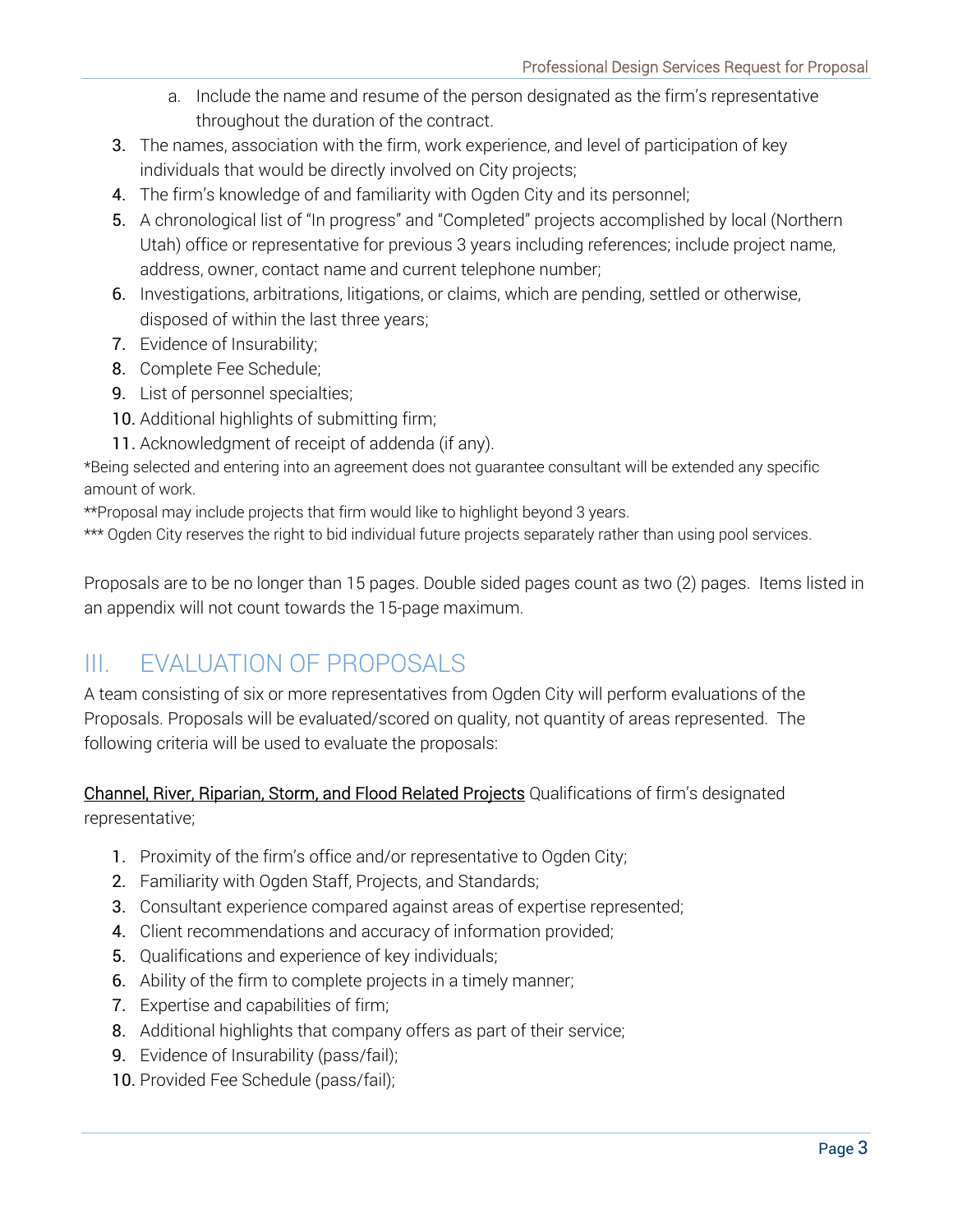Successful firms will be selected through a qualifications-based selection process. A Selection Committee will evaluate each proposal according to the criteria set forth above. The Selection Committee will select firms based on the proposals received; no formal interviews are anticipated; however, the Selection Committee reserves the right to ask for interviews as needed. The City reserves the right to select a firm whose submittal does not meet the above stated submittal requirements. The City reserves the right, and intends, to award contracts to more than one qualified applicant. The City may perform a due diligence process on the firms receiving the highest evaluations.

Incorrect information or reference will be taken into consideration when proposals are scored.

## IV. GOVERNING INSTRUCTIONS

This Request for Proposal will constitute the governing document for submitting Proposals, and will take precedent over any oral representations.

## V. CONTACT PERSON

For discussion of this RFP, please contact the office of the City Engineer: 2549 Washington Boulevard, Suite 760, Ogden, UT 84401 or TaylorNielsen@OgdenCity.com *\*Please submit questions in writing to the location or email listed above. \*\*Submittal Checklist Word Document is available by email request but will not be available after Monday, May 9.* 

## VI. SUBMISSION OF PROPOSALS

No later than 10 AM on May 13, 2022; proposers shall submit six (6) copies of the proposal in a sealed envelope.

On the envelope, indicate your company's name and the RFP name "Channel, River, Riparian, Flood, and other Related Projects RFP."

If the Proposal is submitted by mail or other delivery service, it must be addressed to the Purchasing Office, 2549 Washington Blvd, Suite 510, Ogden UT 84401. It must be received prior to the submission deadline.

The Proposal may also be hand-carried to the 1st Floor Information Desk (west entrance of the building) at the same address.

#### LATE PROPOSALS WILL NOT BE ACCEPTED.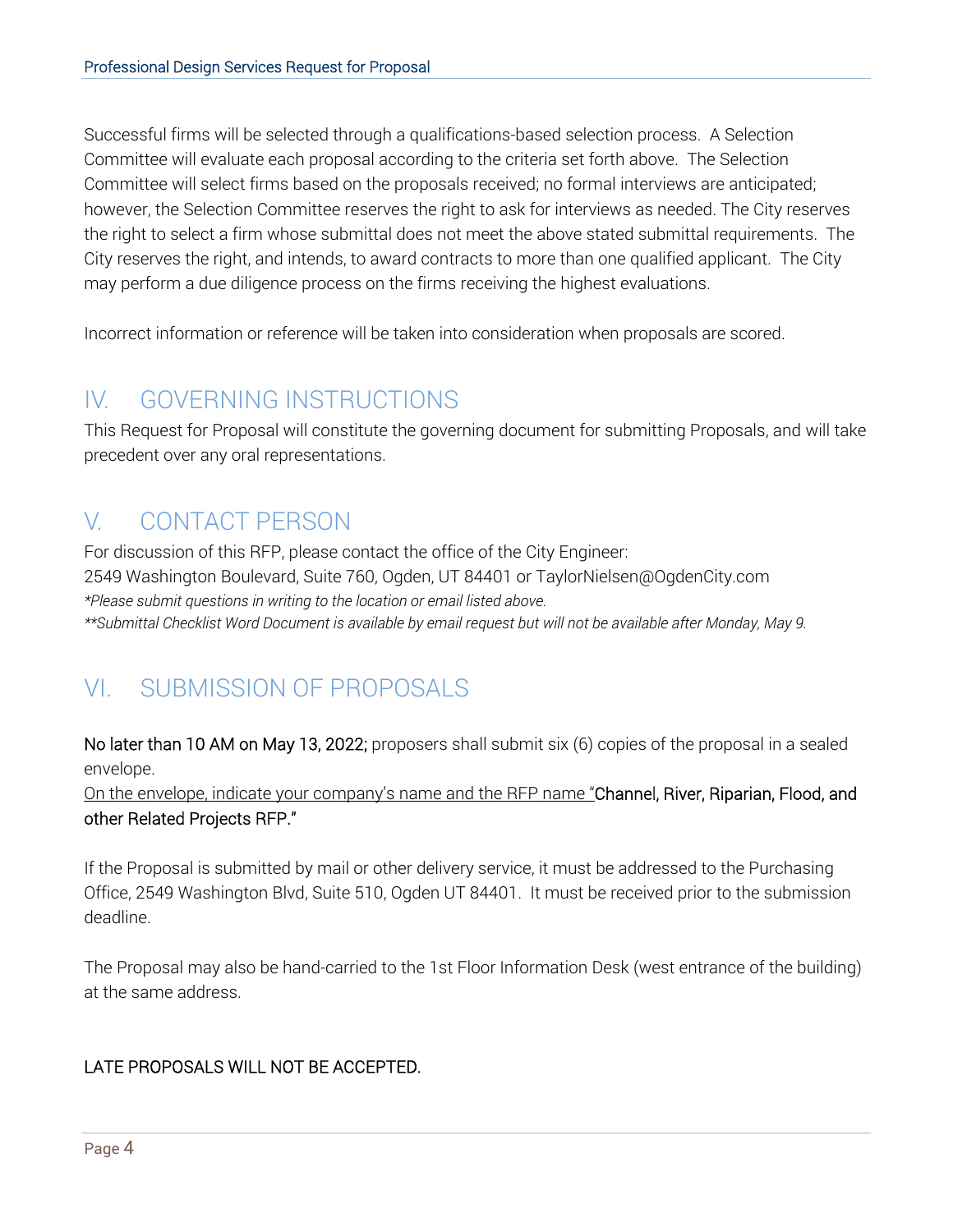No facsimile or email transmittals will be accepted.

City offices are closed on holidays.

It is the sole responsibility of those responding to this RFP to ensure that their submittal is made to the correct location and in compliance with the stated date and time.

The City reserves the right to accept or reject any submittal as it best serves its convenience and/or is found to be in the best interest of the City.

Ogden City encourages and welcomes bids from small, local, women and minority owned businesses and other disadvantaged business enterprises.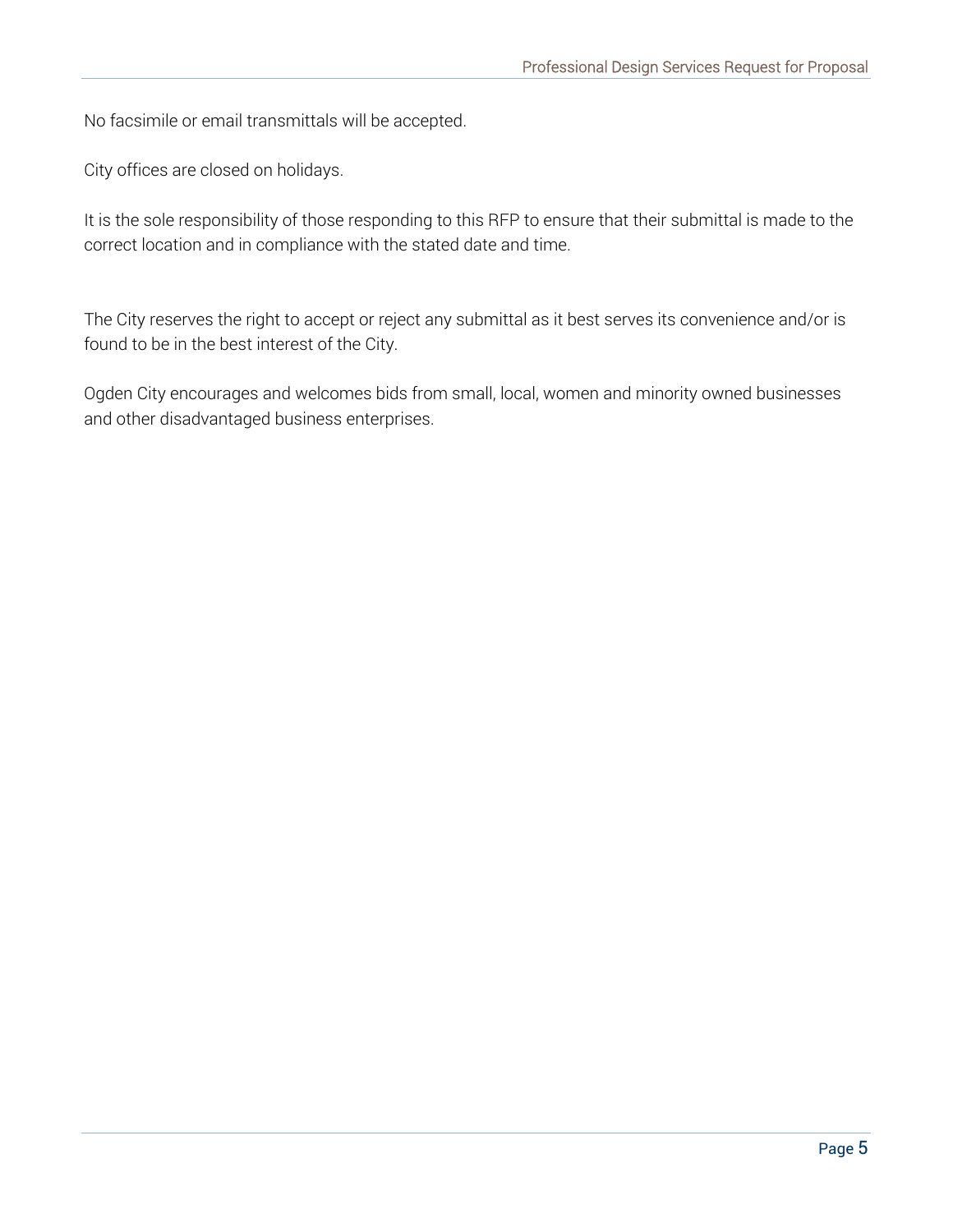#### OGDEN CITY PROFESSIONAL CHANNEL, RIVER, RIPARIAN, STORM, AND FLOOD RELATED SERVICES - RFP

| <b>COMPANY INFORMATION</b>    |  |  |
|-------------------------------|--|--|
| Company name:                 |  |  |
| Address:                      |  |  |
| Telephone number:             |  |  |
| Designated<br>Representative: |  |  |

### CHECKLIST – ENGINEERING PROJECTS

#### Natural Channel Design

|                     | Review of riparian and river habitats |  |
|---------------------|---------------------------------------|--|
|                     | Hydraulics                            |  |
|                     | Fluvial Geomorphology                 |  |
|                     | Sediment Transport                    |  |
| Planning and Design |                                       |  |
|                     | Non-Point Source Pollution Reduction  |  |
|                     | Low Impact Stormwater Management      |  |
|                     | Storm Water                           |  |
|                     | <b>Habitat Review</b>                 |  |
|                     | <b>Recreational Use</b>               |  |
| Project Development |                                       |  |
|                     | Land Development and Use              |  |
|                     | Floodplain analysis and connectivity  |  |